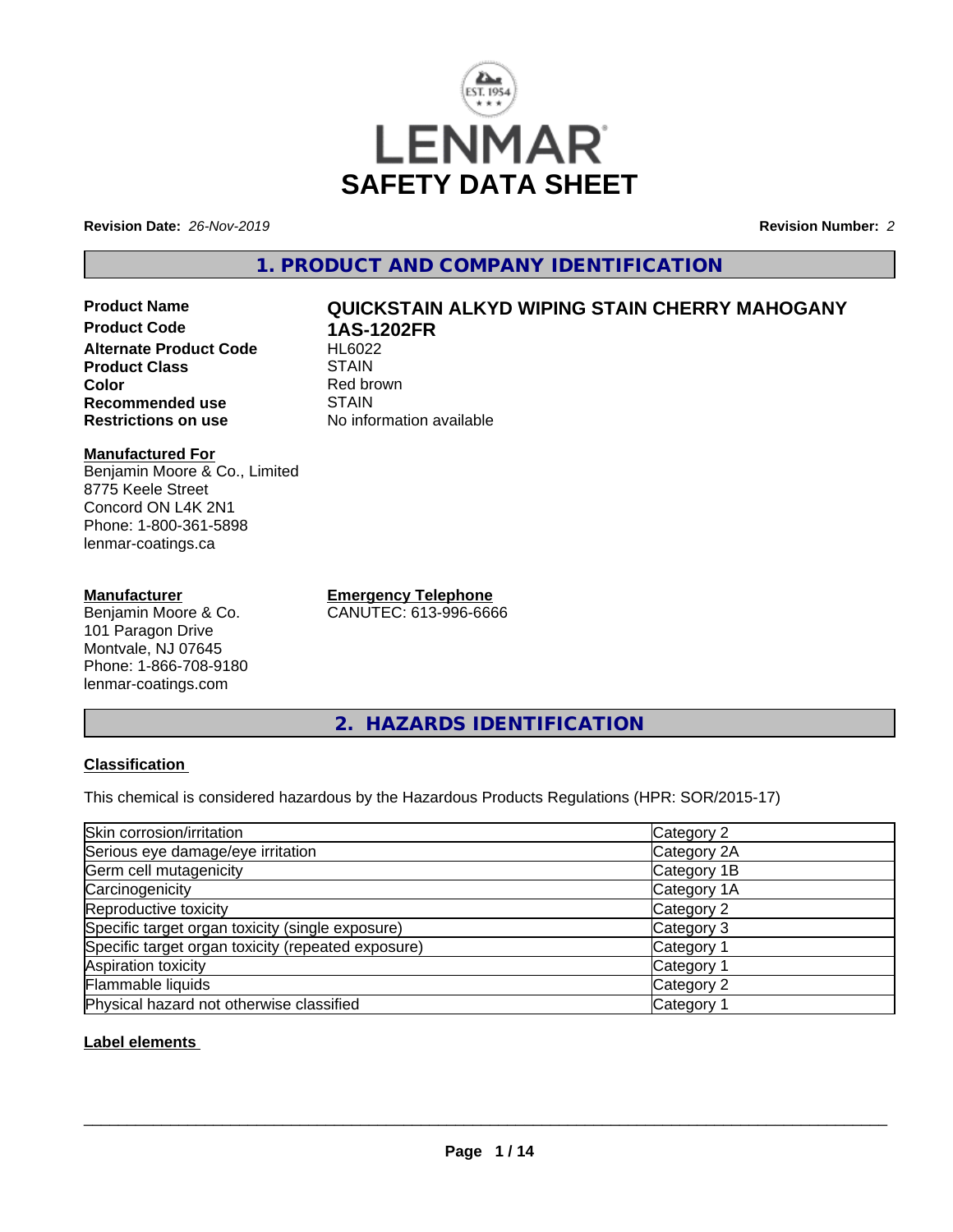## **Danger**

### **Hazard statements**

Causes skin irritation Causes serious eye irritation May cause genetic defects May cause cancer Suspected of damaging fertility or the unborn child May cause drowsiness or dizziness Causes damage to organs through prolonged or repeated exposure May be fatal if swallowed and enters airways Highly flammable liquid and vapor Risk of spontaneous combustion



**Appearance** liquid **Odor** solvent

#### **Precautionary Statements - Prevention**

Obtain special instructions before use Do not handle until all safety precautions have been read and understood Use personal protective equipment as required Wash face, hands and any exposed skin thoroughly after handling Wear eye/face protection Do not breathe dust/fume/gas/mist/vapors/spray Do not eat, drink or smoke when using this product Use only outdoors or in a well-ventilated area Keep away from heat, hot surfaces, sparks, open flames and other ignition sources. No smoking Keep container tightly closed Ground/bond container and receiving equipment Use explosion-proof electrical/ventilating/lighting/equipment Use only non-sparking tools Take precautionary measures against static discharge Keep cool Immediately after use, place rags, steel wool or waste used with this product in a sealed water-filled metal container or lay flat to dry. **Precautionary Statements - Response**

IF exposed or concerned: Get medical advice/attention

**Eyes**

IF IN EYES: Rinse cautiously with water for several minutes. Remove contact lenses, if present and easy to do. Continue rinsing

If eye irritation persists: Get medical advice/attention

**Skin**

If skin irritation occurs: Get medical advice/attention

IF ON SKIN (or hair): Remove/Take off immediately all contaminated clothing. Rinse skin with water/shower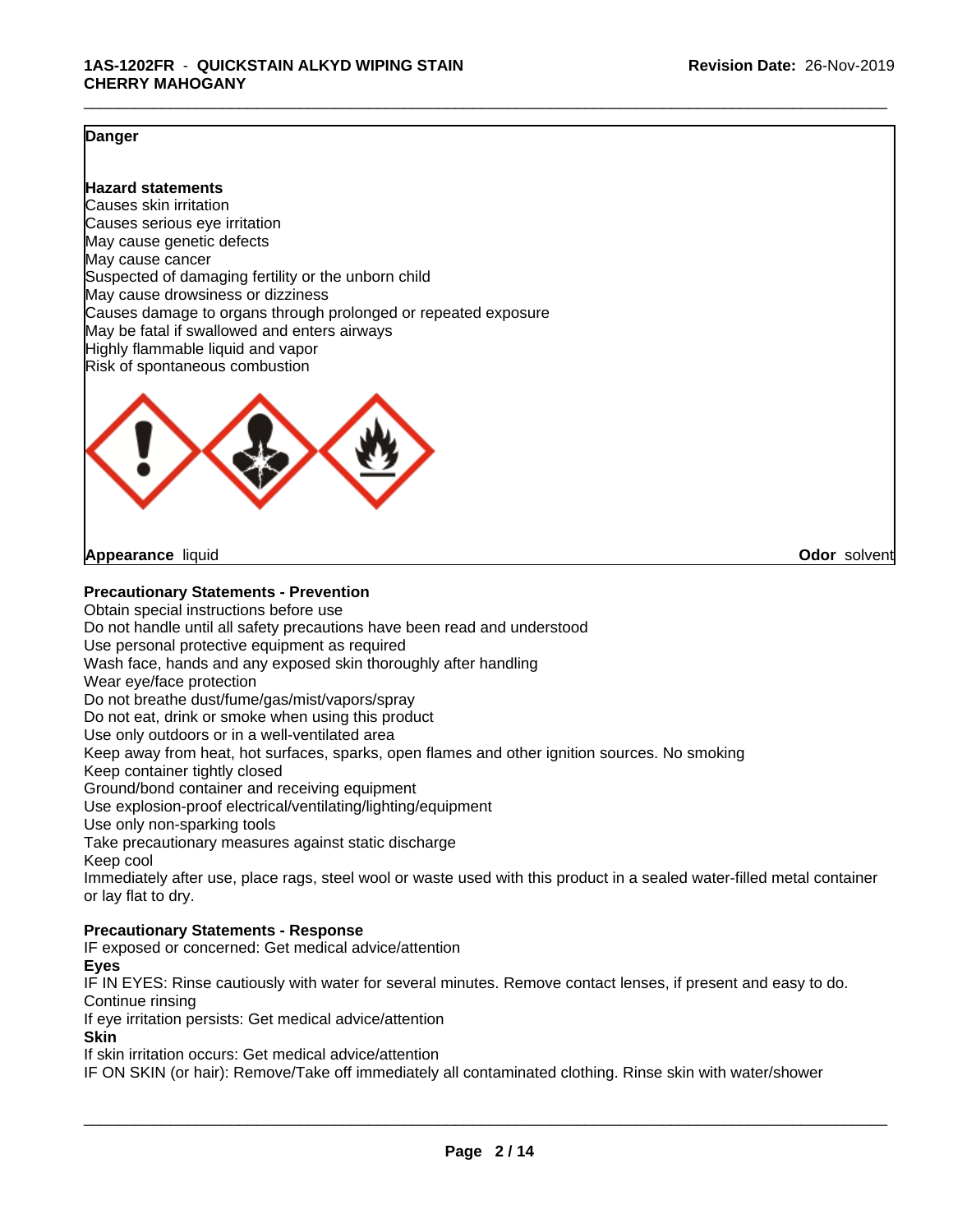Wash contaminated clothing before reuse

## **Inhalation**

IF INHALED: Remove victim to fresh air and keep at rest in a position comfortable for breathing **Ingestion** IF SWALLOWED: Immediately call a POISON CENTER or doctor/physician Do NOT induce vomiting

# **Fire**

In case of fire: Use CO2, dry chemical, or foam for extinction

### **Precautionary Statements - Storage**

Store locked up Store in a well-ventilated place. Keep container tightly closed

#### **Precautionary Statements - Disposal**

Dispose of contents/container to an approved waste disposal plant Materials such as rags used with this product may begin to burn by themselves. After use, put rags in water or lay flat to dry, then discard.

\_\_\_\_\_\_\_\_\_\_\_\_\_\_\_\_\_\_\_\_\_\_\_\_\_\_\_\_\_\_\_\_\_\_\_\_\_\_\_\_\_\_\_\_\_\_\_\_\_\_\_\_\_\_\_\_\_\_\_\_\_\_\_\_\_\_\_\_\_\_\_\_\_\_\_\_\_\_\_\_\_\_\_\_\_\_\_\_\_\_\_\_\_

#### **Other information**

No information available

#### **Other hazards**

May cause allergic skin reaction

| <b>Chemical name</b>         | <b>CAS No.</b> | Weight-%      | Hazardous Material | Date HMIRA filed and                          |
|------------------------------|----------------|---------------|--------------------|-----------------------------------------------|
|                              |                |               |                    | Information Review Act date exemption granted |
|                              |                |               | registry number    | (if applicable)                               |
|                              |                |               | (HMIRA registry #) |                                               |
| Hydrotreated light naphtha   | 64742-49-0     | $7 - 13%$     |                    |                                               |
| Distillates, petroleum,      | 64742-47-8     | $5 - 10%$     |                    |                                               |
| hydrotreated light           |                |               |                    |                                               |
| Solvent naphtha, petroleum,  | 64742-95-6     | $5 - 10%$     |                    |                                               |
| light aromatic               |                |               |                    |                                               |
| Solvent naphtha (petroleum), | 64742-94-5     | $5 - 10%$     |                    |                                               |
| heavy aromatic               |                |               |                    |                                               |
| n-Butyl acetate              | 123-86-4       | $1 - 5%$      |                    |                                               |
| Stoddard solvent             | 8052-41-3      | $1 - 5%$      |                    |                                               |
| Acetone                      | 67-64-1        | $1 - 5%$      |                    | ٠                                             |
| 1,2,4-Trimethylbenzene       | $95 - 63 - 6$  | $1 - 5%$      |                    |                                               |
| 2-Butoxyethanol              | 111-76-2       | $1 - 5%$      |                    | -                                             |
| VM&P naphtha                 | 64742-89-8     | $1 - 5%$      |                    |                                               |
| Xylene                       | 1330-20-7      | $1 - 5%$      |                    | ۰                                             |
| Naphthalene                  | $91 - 20 - 3$  | $0.5 - 1%$    |                    | $\blacksquare$                                |
| Ethanol                      | 64-17-5        | $0.5 - 1%$    |                    | -                                             |
| Ethyl benzene                | $100 - 41 - 4$ | $0.25 - 0.5%$ |                    |                                               |
| Octane                       | 111-65-9       | $0.1 - 0.25%$ |                    |                                               |
| Heptane                      | 142-82-5       | $0.1 - 0.25%$ |                    |                                               |
| Cumene                       | 98-82-8        | $0.1 - 0.25%$ |                    |                                               |

# **3. COMPOSITION INFORMATION ON COMPONENTS**

#### **Confidential Business Information note**

\*The exact percentage (concentration) of composition has been withheld as a trade secret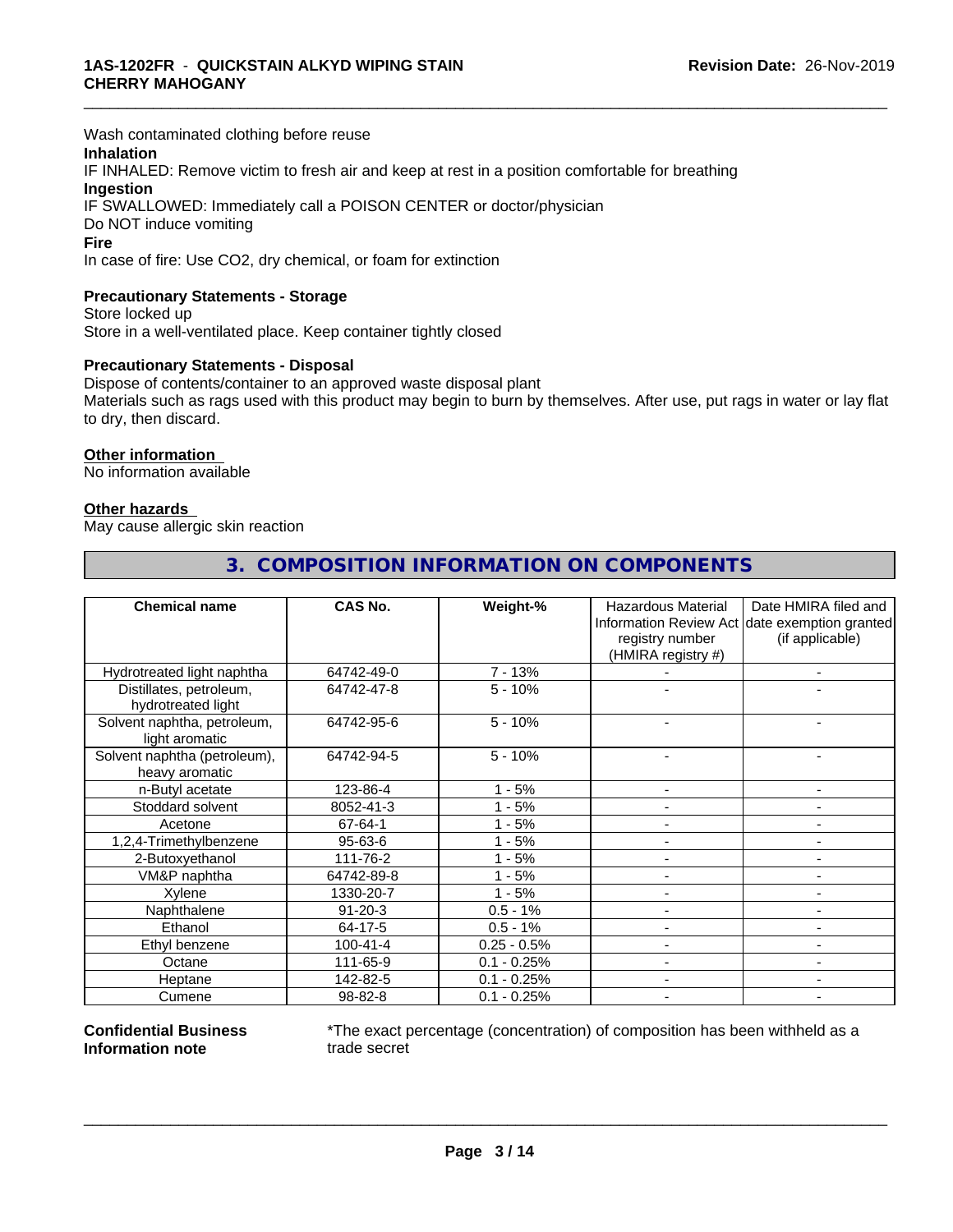<u> Tanzania (h. 1878).</u>

 $\overline{\phantom{0}}$ 

|                                        | 4. FIRST AID MEASURES                                                                                                                                                                                                      |
|----------------------------------------|----------------------------------------------------------------------------------------------------------------------------------------------------------------------------------------------------------------------------|
| <b>General Advice</b>                  | If symptoms persist, call a physician. Show this safety data<br>sheet to the doctor in attendance.                                                                                                                         |
| <b>Eye Contact</b>                     | Immediately flush with plenty of water. After initial flushing,<br>remove any contact lenses and continue flushing for at<br>least 15 minutes. Keep eye wide open while rinsing. If<br>symptoms persist, call a physician. |
| <b>Skin Contact</b>                    | Wash off immediately with soap and plenty of water<br>removing all contaminated clothes and shoes. If skin<br>irritation persists, call a physician.                                                                       |
| <b>Inhalation</b>                      | Move to fresh air. If symptoms persist, call a physician.<br>If not breathing, give artificial respiration. Call a physician<br>immediately.                                                                               |
| Ingestion                              | Clean mouth with water and afterwards drink plenty of<br>water. Do not induce vomiting without medical advice.<br>Never give anything by mouth to an unconscious person.<br>Consult a physician.                           |
| <b>Protection Of First-Aiders</b>      | Use personal protective equipment.                                                                                                                                                                                         |
| <b>Most Important Symptoms/Effects</b> | May cause allergic skin reaction.                                                                                                                                                                                          |
| <b>Notes To Physician</b>              | Treat symptomatically.                                                                                                                                                                                                     |
|                                        | 5. FIRE-FIGHTING MEASURES                                                                                                                                                                                                  |
| <b>Flammable Properties</b>            | Vapors may travel considerable distance to a source of                                                                                                                                                                     |

\_\_\_\_\_\_\_\_\_\_\_\_\_\_\_\_\_\_\_\_\_\_\_\_\_\_\_\_\_\_\_\_\_\_\_\_\_\_\_\_\_\_\_\_\_\_\_\_\_\_\_\_\_\_\_\_\_\_\_\_\_\_\_\_\_\_\_\_\_\_\_\_\_\_\_\_\_\_\_\_\_\_\_\_\_\_\_\_\_\_\_\_\_

|                                                       | ignition and flash back. Vapors may cause flash fire.                                                                                                                                                                                                                                          |
|-------------------------------------------------------|------------------------------------------------------------------------------------------------------------------------------------------------------------------------------------------------------------------------------------------------------------------------------------------------|
| <b>Suitable Extinguishing Media</b>                   | Foam, dry powder or water. Use extinguishing measures<br>that are appropriate to local circumstances and the<br>surrounding environment.                                                                                                                                                       |
| Protective equipment and precautions for firefighters | As in any fire, wear self-contained breathing apparatus<br>pressure-demand, MSHA/NIOSH (approved or equivalent)<br>and full protective gear.                                                                                                                                                   |
| <b>Hazardous combustion products</b>                  | Burning may result in carbon dioxide, carbon monoxide<br>and other combustion products of varying composition<br>which may be toxic and/or irritating.                                                                                                                                         |
| <b>Specific Hazards Arising From The Chemical</b>     | Flammable. Flash back possible over considerable<br>distance. Keep product and empty container away from<br>heat and sources of ignition. Closed containers may<br>rupture if exposed to fire or extreme heat. Thermal<br>decomposition can lead to release of irritating gases and<br>vapors. |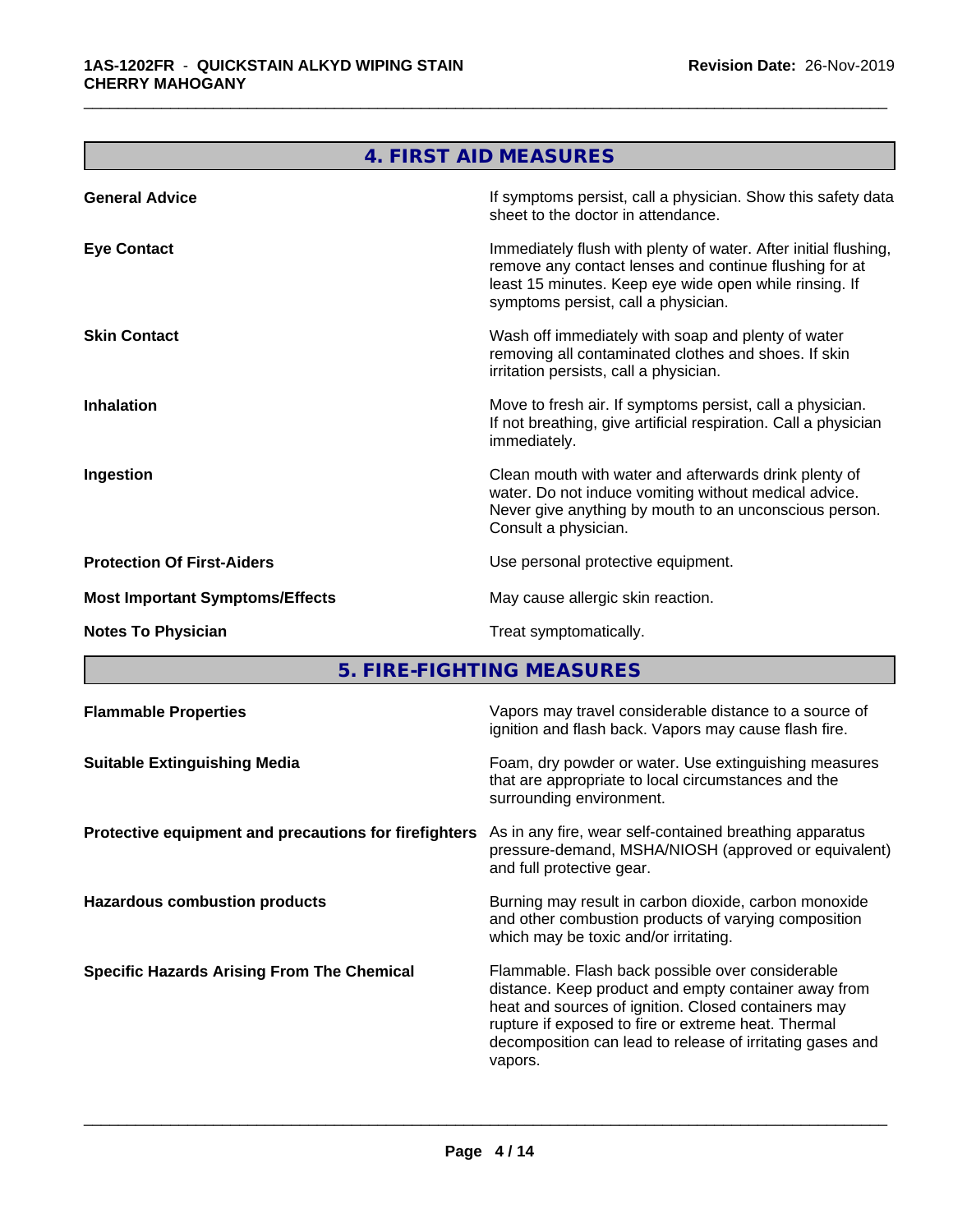| Sensitivity to mechanical impact                                                 |                        | No                             |                         |
|----------------------------------------------------------------------------------|------------------------|--------------------------------|-------------------------|
| Sensitivity to static discharge                                                  |                        | Yes                            |                         |
| <b>Flash Point Data</b><br>Flash point (°F)<br>Flash Point (°C)<br><b>Method</b> |                        | 52<br>11<br><b>PMCC</b>        |                         |
| <b>Flammability Limits In Air</b>                                                |                        |                                |                         |
| Lower flammability limit:<br><b>Upper flammability limit:</b>                    |                        | Not available<br>Not available |                         |
| <b>NFPA</b><br>Health: 2                                                         | <b>Flammability: 3</b> | Instability: 0                 | Special: Not Applicable |
| <b>NFPA Legend</b><br>0 - Not Hazardous<br>.                                     |                        |                                |                         |

- 1 Slightly
- 2 Moderate
- 3 High
- 4 Severe

*The ratings assigned are only suggested ratings, the contractor/employer has ultimate responsibilities for NFPA ratings where this system is used.*

*Additional information regarding the NFPA rating system is available from the National Fire Protection Agency (NFPA) at www.nfpa.org.*

**6. ACCIDENTAL RELEASE MEASURES**

| <b>Personal Precautions</b>      | Remove all sources of ignition. Take precautions to<br>prevent flashback. Ground and bond all containers and<br>handling equipment. Take precautionary measures against<br>static discharges. Ensure adequate ventilation. Avoid<br>contact with skin, eyes and clothing. Use personal<br>protective equipment.  |
|----------------------------------|------------------------------------------------------------------------------------------------------------------------------------------------------------------------------------------------------------------------------------------------------------------------------------------------------------------|
| <b>Other Information</b>         | Prevent further leakage or spillage if safe to do so. Do not<br>allow material to contaminate ground water system.<br>Prevent product from entering drains. Do not flush into<br>surface water or sanitary sewer system. Local authorities<br>should be advised if significant spillages cannot be<br>contained. |
| <b>Environmental precautions</b> | See Section 12 for additional Ecological Information.                                                                                                                                                                                                                                                            |
| <b>Methods for Cleaning Up</b>   | Dam up. Soak up with inert absorbent material. Use a<br>non-sparking or explosion proof means to transfer material<br>to a sealed, appropriate container for disposal. Clean<br>contaminated surface thoroughly.                                                                                                 |

**7. HANDLING AND STORAGE**

Handling **Handling Handling Avoid contact with skin, eyes and clothing. Wear personal** protective equipment. Do not breathe vapors or spray mist.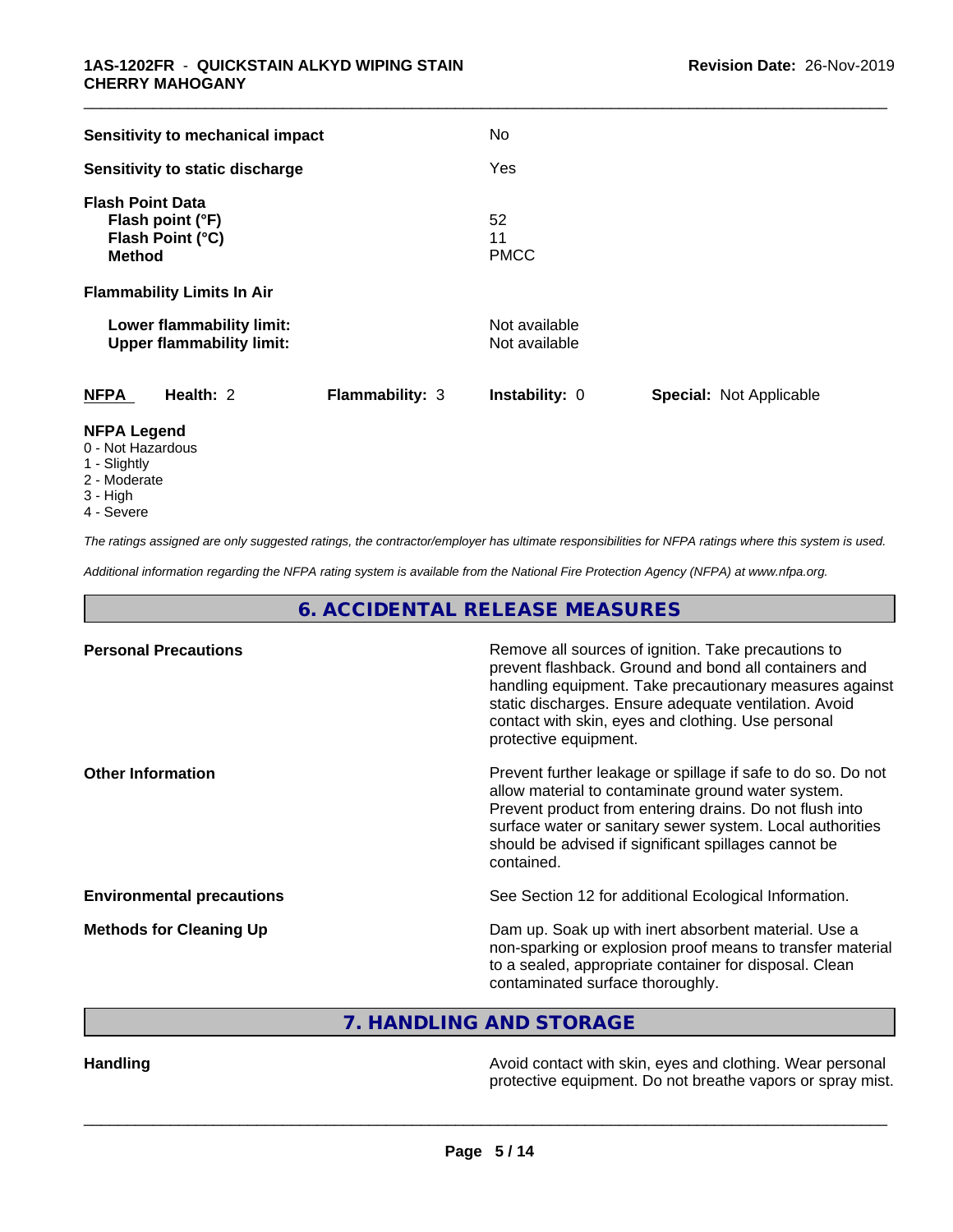Use only in ventilated areas. Prevent vapor build-up by providing adequate ventilation during and after use.

\_\_\_\_\_\_\_\_\_\_\_\_\_\_\_\_\_\_\_\_\_\_\_\_\_\_\_\_\_\_\_\_\_\_\_\_\_\_\_\_\_\_\_\_\_\_\_\_\_\_\_\_\_\_\_\_\_\_\_\_\_\_\_\_\_\_\_\_\_\_\_\_\_\_\_\_\_\_\_\_\_\_\_\_\_\_\_\_\_\_\_\_\_

Take precautionary measures against static discharges. To avoid ignition of vapors by static electricity discharge, all metal parts of the equipment must be grounded. Keep away from heat, sparks and flame. Do not smoke. Extinguish all flames and pilot lights, and turn off stoves, heaters, electric motors and other sources of ignition during use and until all vapors are gone. Ignition and/or flash back may occur.

**Storage Keep containers tightly closed in a dry, cool and get a dry and storage Keep containers tightly closed in a dry, cool and** well-ventilated place. Keep away from heat. Keep away from open flames, hot surfaces and sources of ignition. Keep in properly labeled containers. Keep out of the reach of children.

> **DANGER** - Rags, steel wool or waste soaked with this product may spontaneously catch fire if improperly discarded. Immediately after use, place rags, steel wool or waste in a sealed water-filled metal container.

**Incompatible Materials Incompatible with strong acids and bases and strong** oxidizing agents.

# **8. EXPOSURE CONTROLS/PERSONAL PROTECTION**

## **Exposure Limits**

| <b>Chemical name</b>    | <b>ACGIH TLV</b> | <b>Alberta</b>                | <b>British Columbia</b>      | <b>Ontario</b>                | Quebec                         |
|-------------------------|------------------|-------------------------------|------------------------------|-------------------------------|--------------------------------|
| Distillates, petroleum, | N/E              | N/E                           | 200 mg/m <sup>3</sup> - TWA  | N/E                           | N/E                            |
| hydrotreated light      |                  |                               | Skin absorption can          |                               |                                |
|                         |                  |                               | contribute to overall        |                               |                                |
|                         |                  |                               | exposure.                    |                               |                                |
| n-Butyl acetate         | 150 ppm - TWA    | 150 ppm - TWA                 | 20 ppm - TWA                 | 150 ppm - TWA                 | 150 ppm - TWAEV                |
|                         | 200 ppm - STEL   | $713$ mg/m <sup>3</sup> - TWA |                              | 200 ppm - STEL                | 713 mg/m <sup>3</sup> - TWAEV  |
|                         |                  | 200 ppm - STEL                |                              |                               | 200 ppm - STEV                 |
|                         |                  | 950 mg/m $3 -$ STEL           |                              |                               | 950 mg/m $3 -$ STEV            |
| Stoddard solvent        | 100 ppm - TWA    | 100 ppm - TWA                 | 290 mg/m <sup>3</sup> - TWA  | $525$ mg/m <sup>3</sup> - TWA | 100 ppm - TWAEV                |
|                         |                  | $572$ mg/m <sup>3</sup> - TWA | 580 mg/m <sup>3</sup> - STEL |                               | 525 mg/m <sup>3</sup> - TWAEV  |
| Acetone                 | 250 ppm - TWA    | 500 ppm - TWA                 | 250 ppm - TWA                | 500 ppm - TWA                 | 500 ppm - TWAEV                |
|                         | 500 ppm - STEL   | 1200 mg/m $3$ - TWA           | 500 ppm - STEL               | 750 ppm - STEL                | 1190 mg/m <sup>3</sup> - TWAEV |
|                         |                  | 750 ppm - STEL                |                              |                               | 1000 ppm - STEV                |
|                         |                  | 1800 mg/m $3 -$ STEL          |                              |                               | 2380 mg/m <sup>3</sup> - STEV  |
| 2-Butoxyethanol         | 20 ppm - TWA     | 20 ppm - TWA                  | 20 ppm - TWA                 | 20 ppm - TWA                  | 20 ppm - TWAEV                 |
|                         |                  | 97 mg/m $3$ - TWA             |                              |                               | 97 mg/m <sup>3</sup> - TWAEV   |
| Xylene                  | 100 ppm - TWA    | 100 ppm - TWA                 | 100 ppm - TWA                | 100 ppm - TWA                 | 100 ppm - TWAEV                |
|                         | 150 ppm - STEL   | 434 mg/m $3$ - TWA            | 150 ppm - STEL               | 150 ppm - STEL                | 434 mg/m <sup>3</sup> - TWAEV  |
|                         |                  | 150 ppm - STEL                |                              |                               | 150 ppm - STEV                 |
|                         |                  | 651 mg/m $3 -$ STEL           |                              |                               | 651 mg/m <sup>3</sup> - STEV   |
| Naphthalene             | 10 ppm - $TWA$   | 10 ppm - TWA                  | 10 ppm - TWA                 | 10 ppm - TWA                  | 10 ppm - TWAEV                 |
|                         | Skin             | 52 mg/m $3$ - TWA             | 15 ppm - STEL                | 15 ppm - STEL                 | 52 mg/m <sup>3</sup> - TWAEV   |
|                         |                  | 15 ppm - STEL                 | Skin absorption can          | Danger of cutaneous           | 15 ppm - STEV                  |
|                         |                  | 79 mg/m <sup>3</sup> - STEL   | contribute to overall        | absorption                    | 79 mg/m $3 -$ STEV             |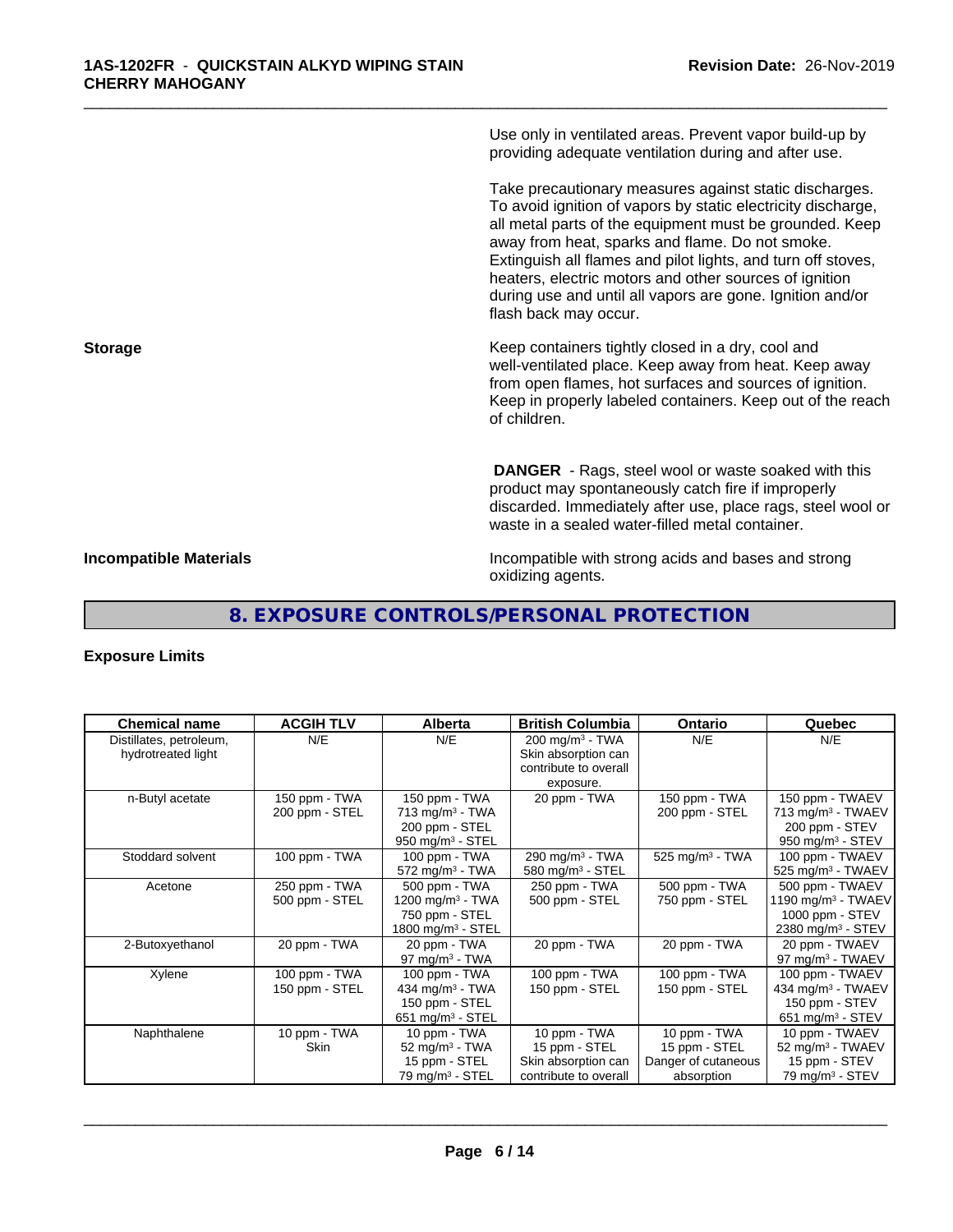#### **1AS-1202FR** - **QUICKSTAIN ALKYD WIPING STAIN CHERRY MAHOGANY**

|               |                | Substance may be                | exposure.       |                 |                                |
|---------------|----------------|---------------------------------|-----------------|-----------------|--------------------------------|
|               |                | readily absorbed                |                 |                 |                                |
|               |                | through intact skin             |                 |                 |                                |
| Ethanol       | STEL: 1000 ppm | 1000 ppm - TWA                  | 1000 ppm - STEL | 1000 ppm - STEL | 1000 ppm - TWAEV               |
|               |                | 1880 mg/m $3$ - TWA             |                 |                 | 1880 mg/m <sup>3</sup> - TWAEV |
| Ethyl benzene | 20 ppm - TWA   | 100 ppm - TWA                   | 20 ppm - TWA    | 20 ppm - TWA    | 100 ppm - TWAEV                |
|               |                | 434 mg/m $3$ - TWA              |                 |                 | 434 mg/m $3$ - TWAEV           |
|               |                | 125 ppm - STEL                  |                 |                 | 125 ppm - STEV                 |
|               |                | 543 mg/m <sup>3</sup> - STEL    |                 |                 | 543 mg/m $3 -$ STEV            |
| Octane        | 300 ppm - TWA  | 300 ppm - TWA                   | 300 ppm - TWA   | 300 ppm - TWA   | 300 ppm - TWAEV                |
|               |                | 1400 mg/m $3$ - TWA             |                 |                 | 1400 mg/m <sup>3</sup> - TWAEV |
|               |                |                                 |                 |                 | 375 ppm - STEV                 |
|               |                |                                 |                 |                 | 1750 mg/m $3 -$ STEV           |
| Heptane       | 400 ppm - TWA  | 400 ppm - TWA                   | 400 ppm - TWA   | 400 ppm - TWA   | 400 ppm - TWAEV                |
|               | 500 ppm - STEL | 1640 mg/m $3$ - TWA             | 500 ppm - STEL  | 500 ppm - STEL  | 1640 mg/m <sup>3</sup> - TWAEV |
|               |                | 500 ppm - STEL                  |                 |                 | 500 ppm - STEV                 |
|               |                | $2050$ mg/m <sup>3</sup> - STEL |                 |                 | 2050 mg/m <sup>3</sup> - STEV  |
| Cumene        | 50 ppm - TWA   | 50 ppm - TWA                    | 25 ppm - TWA    | 50 ppm - TWA    | 50 ppm - TWAEV                 |
|               |                | $246$ mg/m <sup>3</sup> - TWA   | 75 ppm - STEL   |                 | 246 mg/m $3$ - TWAEV           |

\_\_\_\_\_\_\_\_\_\_\_\_\_\_\_\_\_\_\_\_\_\_\_\_\_\_\_\_\_\_\_\_\_\_\_\_\_\_\_\_\_\_\_\_\_\_\_\_\_\_\_\_\_\_\_\_\_\_\_\_\_\_\_\_\_\_\_\_\_\_\_\_\_\_\_\_\_\_\_\_\_\_\_\_\_\_\_\_\_\_\_\_\_

#### **Legend**

ACGIH - American Conference of Governmental Industrial Hygienists Alberta - Alberta Occupational Exposure Limits British Columbia - British Columbia Occupational Exposure Limits

Ontario - Ontario Occupational Exposure Limits

Quebec - Quebec Occupational Exposure Limits

N/E - Not established

**Personal Protective Equipment**

**Engineering Measures Ensure** Ensure adequate ventilation, especially in confined areas.

**Eye/Face Protection** Safety glasses with side-shields. If splashes are likely to occur, wear: Tightly fitting safety goggles **Skin Protection Protection Protective gloves and impervious clothing. Respiratory Protection Number 1** (Use only with adequate ventilation. In operations where exposure limits are exceeded, use a NIOSH approved respirator that has been selected by a technically qualified person for the specific work conditions. When spraying the product or applying in confined areas, wear a NIOSH approved respirator specified for paint spray or organic vapors.

**Hygiene Measures Avoid contact with skin, eyes and clothing. Remove and Avoid contact with skin, eyes and clothing. Remove and** wash contaminated clothing before re-use. Wash thoroughly after handling.

# **9. PHYSICAL AND CHEMICAL PROPERTIES**

**Appearance** liquid **Odor** solvent **Density (lbs/gal)** 7.3 - 7.4<br> **Specific Gravity** 6.87 - 0.89 **Specific Gravity** 

**Odor Threshold No information available No information available pH** No information available **Viscosity (cps)** No information available in the Most of the Most of the Most of the Most of the Most of the Most of the Most of the Most of the Most of the Most of the Most of the Most of the Most of the Most of the Most **Solubility(ies)** No information available **Water solubility** No information available **Evaporation Rate No information available No information available Vapor pressure** No information available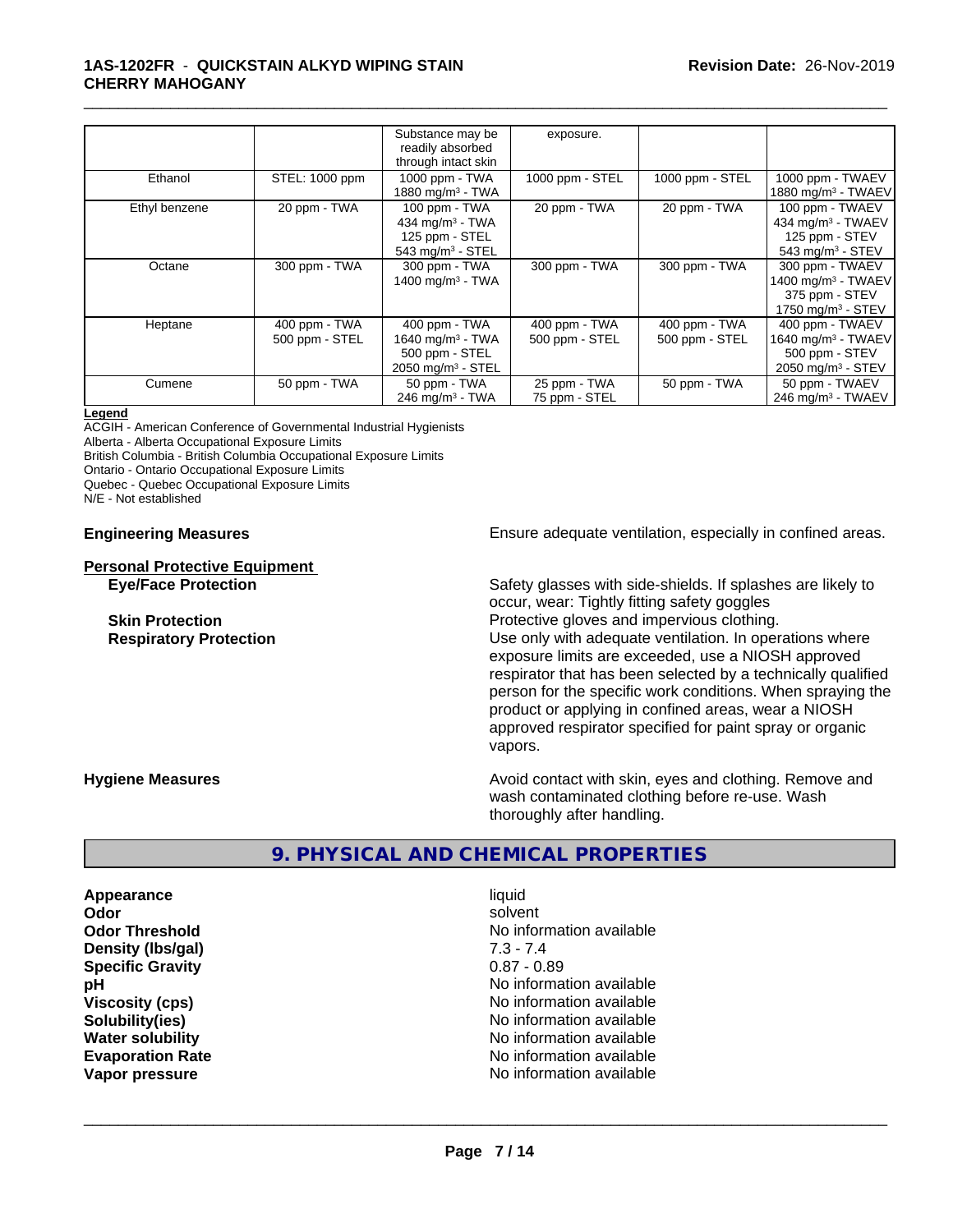#### **1AS-1202FR** - **QUICKSTAIN ALKYD WIPING STAIN CHERRY MAHOGANY**

**Vapor density**<br> **We Solids**<br>
We Solids
20 - 40 **Wt. % Solids** 30 - 40<br> **Vol. % Solids** 30 - 40 **Vol. % Solids** 30 - 40<br> **Wt. % Volatiles** 60 - 70 **Wt. % Volatiles Vol. % Volatiles** 60 - 70 **VOC Regulatory Limit (g/L)** < 550 **Boiling Point (°F)** 136 **Boiling Point (°C)** 58 **Freezing point (°F)** The state of the state of the No information available **Freezing Point (°C)** and **COV** No information available **Flash point (°F)** 52 **Flash Point (°C)** 11 **Method** PMCC **Flammability (solid, gas)**<br> **Upper flammability limit:**<br>
Upper flammability limit:<br>  $\begin{array}{ccc}\n\bullet & \bullet & \bullet \\
\bullet & \bullet & \bullet\n\end{array}$ **Upper flammability limit: Lower flammability limit:**<br> **Autoignition Temperature (°F)** Not applicable available and the Mustafable and Mustafable and Mustafable and Mu **Autoignition Temperature (°F) Autoignition Temperature (°C)** No information available **Decomposition Temperature (°F)** No information available **Decomposition Temperature (°C)** No information available **Partition coefficient** No information available

\_\_\_\_\_\_\_\_\_\_\_\_\_\_\_\_\_\_\_\_\_\_\_\_\_\_\_\_\_\_\_\_\_\_\_\_\_\_\_\_\_\_\_\_\_\_\_\_\_\_\_\_\_\_\_\_\_\_\_\_\_\_\_\_\_\_\_\_\_\_\_\_\_\_\_\_\_\_\_\_\_\_\_\_\_\_\_\_\_\_\_\_\_

# **10. STABILITY AND REACTIVITY**

| <b>Reactivity</b>                         | Not Applicable                                                                                                            |
|-------------------------------------------|---------------------------------------------------------------------------------------------------------------------------|
| <b>Chemical Stability</b>                 | Stable under normal conditions. Hazardous polymerisation<br>does not occur.                                               |
| <b>Conditions to avoid</b>                | Keep away from open flames, hot surfaces, static<br>electricity and sources of ignition. Sparks. Elevated<br>temperature. |
| <b>Incompatible Materials</b>             | Incompatible with strong acids and bases and strong<br>oxidizing agents.                                                  |
| <b>Hazardous Decomposition Products</b>   | Thermal decomposition can lead to release of irritating<br>gases and vapors.                                              |
| <b>Possibility of hazardous reactions</b> | None under normal conditions of use.                                                                                      |

# **11. TOXICOLOGICAL INFORMATION**

#### **Product Information Information on likely routes of exposure**

**Acute Toxicity** 

**Principal Routes of Exposure Exposure** Eye contact, skin contact and inhalation.

**Product Information Repeated or prolonged exposure to organic solvents may** Repeated or prolonged exposure to organic solvents may lead to permanent brain and nervous system damage. Intentional misuse by deliberately concentrating and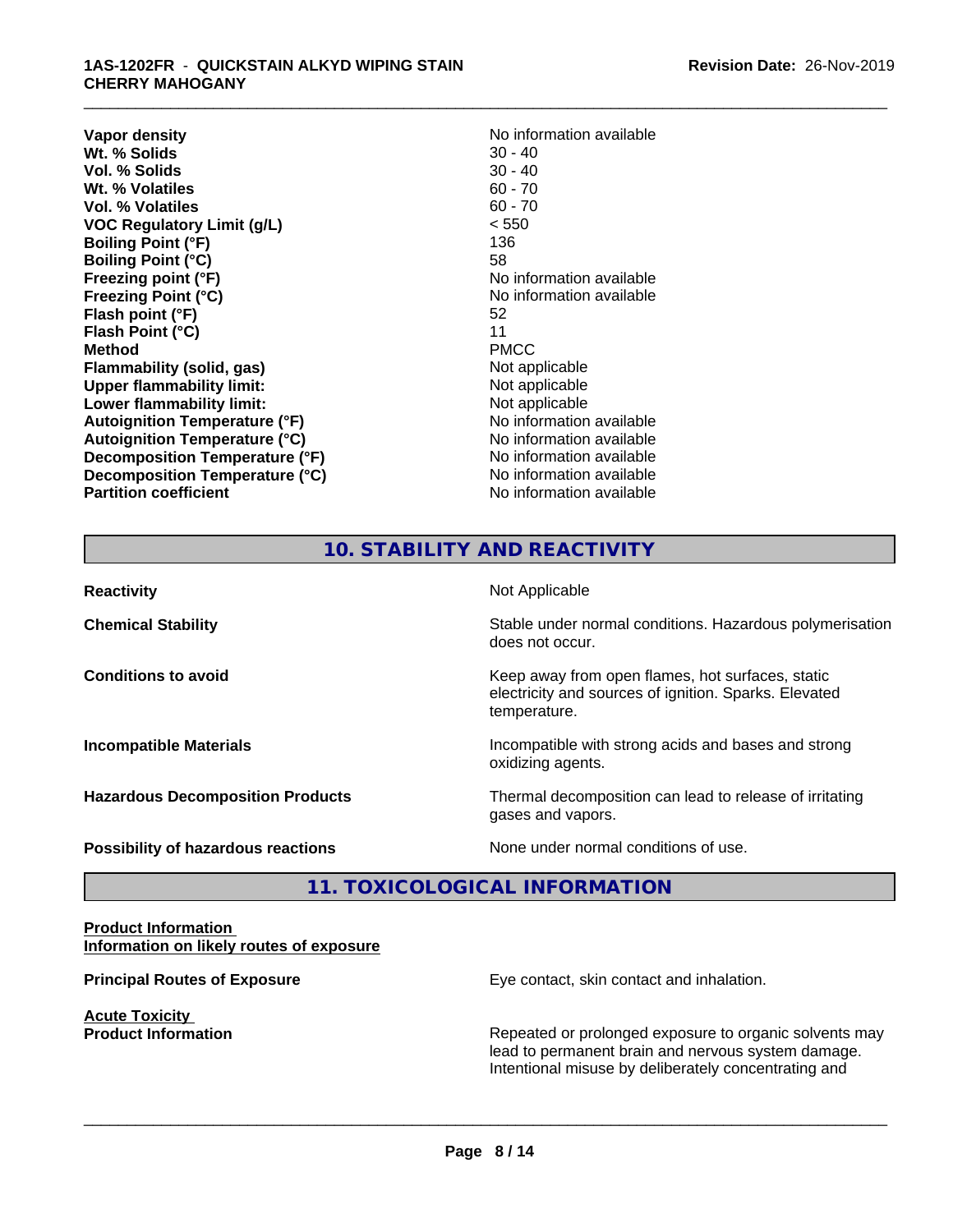|                                                                                            | inhaling vapors may be harmful or fatal.                                                                                                                                                                                                                                              |
|--------------------------------------------------------------------------------------------|---------------------------------------------------------------------------------------------------------------------------------------------------------------------------------------------------------------------------------------------------------------------------------------|
| Symptoms related to the physical, chemical and toxicological characteristics               |                                                                                                                                                                                                                                                                                       |
| <b>Symptoms</b>                                                                            | No information available                                                                                                                                                                                                                                                              |
| Delayed and immediate effects as well as chronic effects from short and long-term exposure |                                                                                                                                                                                                                                                                                       |
| Eye contact<br><b>Skin contact</b>                                                         | Contact with eyes may cause irritation.<br>May cause skin irritation and/or dermatitis. Prolonged skin<br>contact may defat the skin and produce dermatitis.                                                                                                                          |
| <b>Inhalation</b>                                                                          | Harmful by inhalation. High vapor / aerosol concentrations<br>are irritating to the eyes, nose, throat and lungs and may<br>cause headaches, dizziness, drowsiness,<br>unconsciousness, and other central nervous system<br>effects.                                                  |
| Ingestion                                                                                  | Harmful if swallowed. Ingestion may cause irritation to<br>mucous membranes. Small amounts of this product<br>aspirated into the respiratory system during ingestion or<br>vomiting may cause mild to severe pulmonary injury,<br>possibly progressing to death.                      |
| <b>Sensitization</b>                                                                       | May cause an allergic skin reaction.                                                                                                                                                                                                                                                  |
| <b>Neurological Effects</b>                                                                | No information available.                                                                                                                                                                                                                                                             |
| <b>Mutagenic Effects</b><br><b>Reproductive Effects</b>                                    | No information available.<br>Possible risk of impaired fertility. Possible risk of harm to                                                                                                                                                                                            |
|                                                                                            | the unborn child.                                                                                                                                                                                                                                                                     |
| <b>Developmental Effects</b>                                                               | No information available.                                                                                                                                                                                                                                                             |
| <b>Target organ effects</b>                                                                | No information available.                                                                                                                                                                                                                                                             |
| <b>STOT - single exposure</b>                                                              | May cause disorder and damage to the. Respiratory                                                                                                                                                                                                                                     |
| <b>STOT - repeated exposure</b>                                                            | system. Central nervous system.<br>Causes damage to organs through prolonged or repeated<br>exposure if inhaled. May cause disorder and damage to<br>the. liver. kidney. spleen. blood. Central nervous system.<br>Causes damage to organs through prolonged or repeated<br>exposure. |
| Other adverse effects<br><b>Aspiration Hazard</b>                                          | No information available.<br>May be harmful if swallowed and enters airways. Small<br>amounts of this product aspirated into the respiratory<br>system during ingestion or vomiting may cause mild to<br>severe pulmonary injury, possibly progressing to death.                      |

#### **Numerical measures of toxicity**

**The following values are calculated based on chapter 3.1 of the GHS document**

| ATEmix (oral)                        | 6149 mg/ka        |
|--------------------------------------|-------------------|
| <b>ATEmix (dermal)</b>               | 4175 mg/kg        |
| <b>ATEmix (inhalation-dust/mist)</b> | $27 \text{ mg/L}$ |
| ATEmix (inhalation-vapor)            | 74.9 ma/L         |

### **Component Information**

| $\sim$                                                    | D50                  | $- - -$                                      | Inhalation LC50                                                              |
|-----------------------------------------------------------|----------------------|----------------------------------------------|------------------------------------------------------------------------------|
| Chemical name                                             | )ral                 | Dermal LD50                                  |                                                                              |
| $\cdots$<br><sup>+</sup> naphtha<br>Hydrotreated<br>liaht | 5000<br>Rai<br>ma/ko | $\sim$ . $\sim$<br>Rabbit<br>ma/ka<br>uu<br> | 70000<br>ppm<br>Rat<br>$\overline{\phantom{0}}$<br>$\overline{ }$<br>=<br>יי |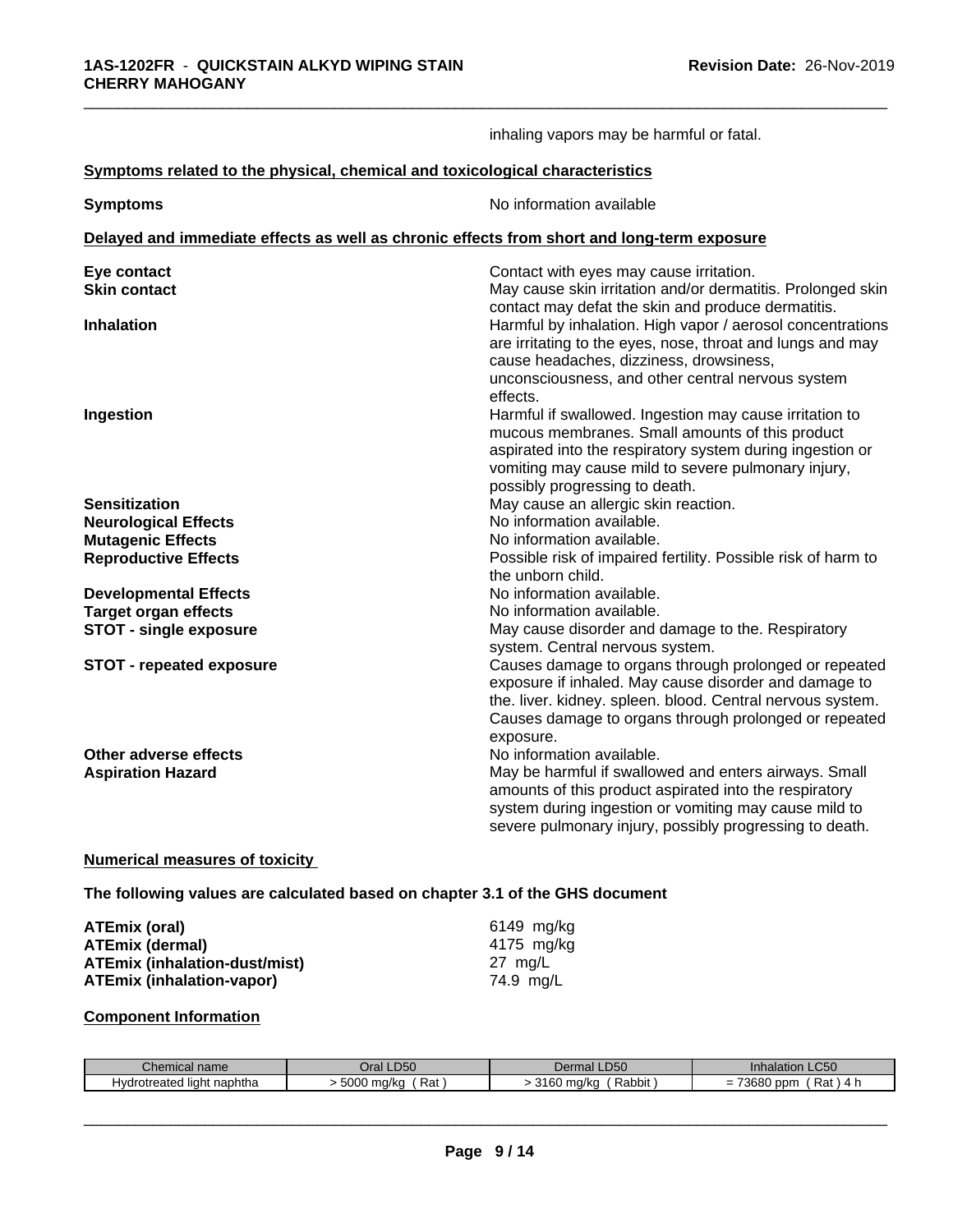## **1AS-1202FR** - **QUICKSTAIN ALKYD WIPING STAIN CHERRY MAHOGANY**

| 64742-49-0                                                   |                                                  |                                             |                                                                 |
|--------------------------------------------------------------|--------------------------------------------------|---------------------------------------------|-----------------------------------------------------------------|
| Distillates, petroleum, hydrotreated<br>light<br>64742-47-8  | $> 5000$ mg/kg (Rat)                             | $>$ 2000 mg/kg (Rabbit)                     | $> 5.2$ mg/L (Rat) 4 h                                          |
| Solvent naphtha, petroleum, light<br>aromatic<br>64742-95-6  | $= 8400$ mg/kg (Rat)                             | $>$ 2000 mg/kg (Rabbit)                     | $= 3400$ ppm (Rat) 4 h                                          |
| Solvent naphtha (petroleum), heavy<br>aromatic<br>64742-94-5 | $> 5000$ mg/kg (Rat)                             | $> 2$ mL/kg (Rabbit)                        | $> 590$ mg/m <sup>3</sup> (Rat) 4 h                             |
| n-Butyl acetate<br>123-86-4                                  | $= 10768$ mg/kg (Rat)                            | > 17600 mg/kg (Rabbit)                      |                                                                 |
| Acetone<br>67-64-1                                           | $= 5800$ mg/kg (Rat)                             |                                             | $= 50100$ mg/m <sup>3</sup> (Rat) 8 h                           |
| 1,2,4-Trimethylbenzene<br>$95 - 63 - 6$                      | $=$ 3280 mg/kg (Rat)                             | $>$ 3160 mg/kg (Rabbit)                     | $= 18$ g/m <sup>3</sup> (Rat) 4 h                               |
| 2-Butoxyethanol<br>111-76-2                                  | $= 1300$ mg/kg (Rat)                             | $>$ 2000 mg/kg (Rabbit)                     | > 4.9 mg/L (Rat) 3H                                             |
| VM&P naphtha<br>64742-89-8                                   |                                                  | $=$ 3000 mg/kg (Rabbit)                     |                                                                 |
| Xylene<br>1330-20-7                                          | $=$ 3500 mg/kg (Rat)                             | $>$ 4350 mg/kg (Rabbit)                     | $= 29.08$ mg/L (Rat) 4 h                                        |
| Naphthalene<br>$91 - 20 - 3$                                 | $= 1110 \text{ mg/kg}$ (Rat) = 490 mg/kg<br>Rat) | (= 1120 mg/kg (Rabbit) > 20 g/kg<br>Rabbit) | $>$ 340 mg/m <sup>3</sup> (Rat) 1 h                             |
| Ethanol<br>64-17-5                                           | $= 7060$ mg/kg (Rat)                             |                                             | = 124.7 mg/ $\overline{L}$ (Rat) 4 h                            |
| Ethyl benzene<br>100-41-4                                    | $= 3500$ mg/kg (Rat)                             | $= 15400$ mg/kg (Rabbit)                    | $= 17.2$ mg/L (Rat) 4 h                                         |
| Octane<br>111-65-9                                           |                                                  |                                             | $= 118$ g/m <sup>3</sup> (Rat) 4 h = 25260 ppm<br>$(Rat)$ 4 h   |
| Heptane<br>142-82-5                                          |                                                  | $=$ 3000 mg/kg (Rabbit)                     | $= 103$ g/m <sup>3</sup> (Rat) 4 h                              |
| Cumene<br>98-82-8                                            | $= 1400$ mg/kg (Rat)                             | $= 12300 \mu L/kg$ (Rabbit)                 | $> 3577$ ppm (Rat) 6 h = 39000<br>mg/m <sup>3</sup> (Rat) $4 h$ |

\_\_\_\_\_\_\_\_\_\_\_\_\_\_\_\_\_\_\_\_\_\_\_\_\_\_\_\_\_\_\_\_\_\_\_\_\_\_\_\_\_\_\_\_\_\_\_\_\_\_\_\_\_\_\_\_\_\_\_\_\_\_\_\_\_\_\_\_\_\_\_\_\_\_\_\_\_\_\_\_\_\_\_\_\_\_\_\_\_\_\_\_\_

## **Carcinogenicity**

*The information below indicateswhether each agency has listed any ingredient as a carcinogen:.*

| <b>Chemical name</b> | <b>IARC</b>                    | <b>NTP</b>                   |
|----------------------|--------------------------------|------------------------------|
|                      | 2B - Possible Human Carcinogen | Reasonably Anticipated Human |
| Naphthalene          |                                | Carcinogen                   |
|                      | 2B - Possible Human Carcinogen |                              |
| Ethyl benzene        |                                |                              |
|                      | 2B - Possible Human Carcinogen | Reasonably Anticipated Human |
| l Cumene             |                                | Carcinogen                   |

#### **Legend**

IARC - International Agency for Research on Cancer NTP - National Toxicity Program OSHA - Occupational Safety & Health Administration

**12. ECOLOGICAL INFORMATION**

# **Ecotoxicity Effects**

The environmental impact of this product has not been fully investigated.

## **Product Information**

## **Acute Toxicity to Fish**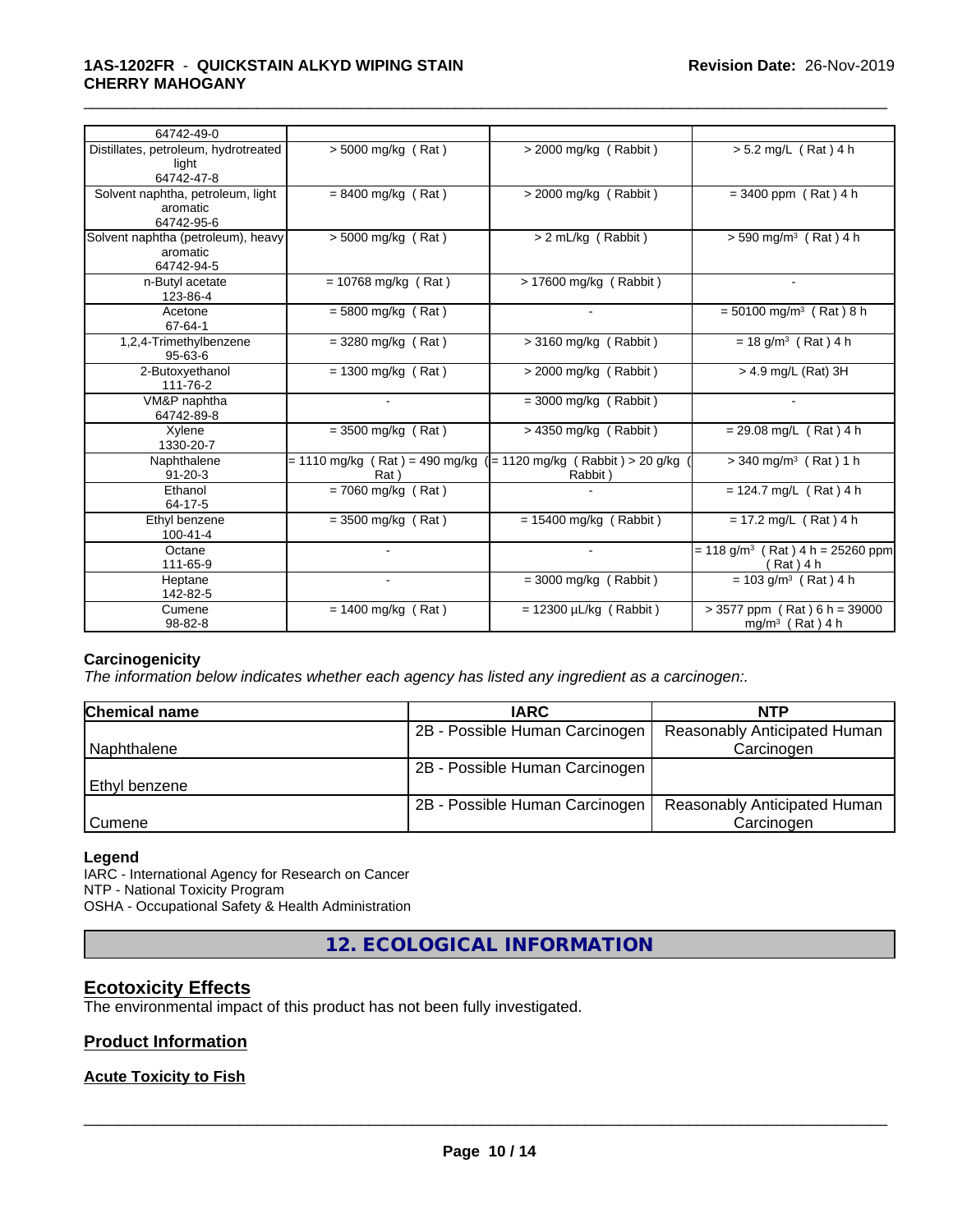#### No information available

#### **Acute Toxicity to Aquatic Invertebrates** No information available

**Acute Toxicity to Aquatic Plants** No information available

#### **Persistence / Degradability**

No information available.

#### **Bioaccumulation**

There is no data for this product.

#### **Mobility in Environmental Media**

No information available.

#### **Ozone**

No information available

## **Component Information**

#### **Acute Toxicity to Fish**

n-Butyl acetate LC50: 18 mg/L (Fathead Minnow - 96 hr.) Acetone LC50: 8300 (Bluegill - 96 hr.) mg/L 2-Butoxyethanol LC50: 1490 mg/L (Bluegill sunfish - 96 hr.) **Xylene** LC50: 13.5 mg/L (Rainbow Trout - 96 hr.) Ethyl benzene LC50: 12.1 mg/L (Fathead Minnow - 96 hr.)

#### **Acute Toxicity to Aquatic Invertebrates**

n-Butyl acetate EC50: 72.8 mg/L (Daphnia magna - 48 hr.) Acetone EC50: 12600 mg/L (Daphnia magna - 48 hr.) Ethyl benzene EC50: 1.8 mg/L (Daphnia magna - 48 hr.)

### **Acute Toxicity to Aquatic Plants**

n-Butyl acetate EC50: 674.7 mg/L (Green algae (Scenedesmus subspicatus), 72 hrs.) Ethyl benzene \_\_\_\_\_\_\_\_\_\_\_\_\_\_\_\_\_\_\_\_\_\_\_\_\_\_\_\_\_\_\_\_\_\_\_\_\_\_\_\_\_\_\_\_\_\_\_\_\_\_\_\_\_\_\_\_\_\_\_\_\_\_\_\_\_\_\_\_\_\_\_\_\_\_\_\_\_\_\_\_\_\_\_\_\_\_\_\_\_\_\_\_\_ EC50: 4.6 mg/L (Green algae (Scenedesmus subspicatus), 72 hrs.)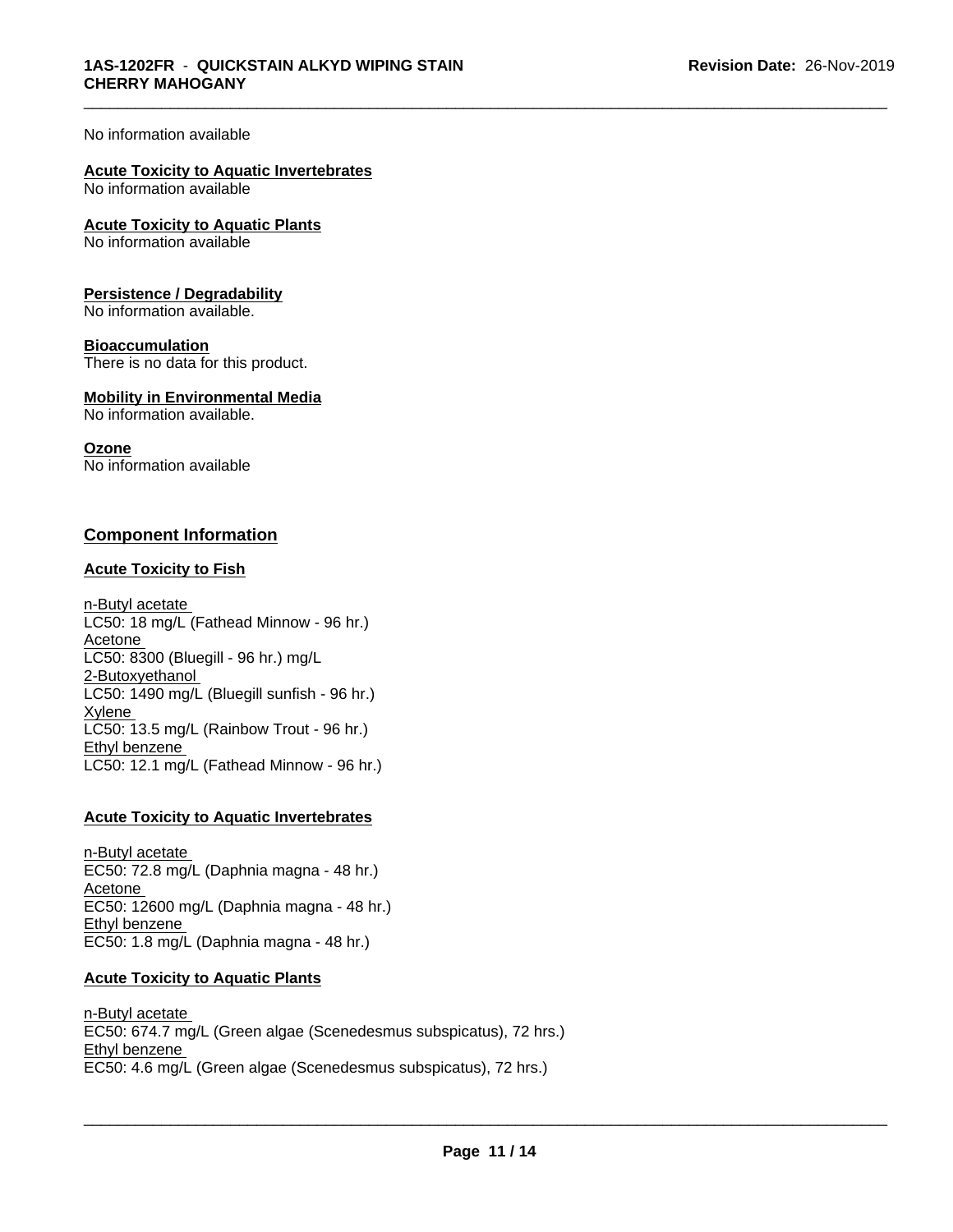# **13. DISPOSAL CONSIDERATIONS**

**Waste Disposal Method Dispose of in accordance with federal, state, provincial,** and local regulations. Local requirements may vary, consult your sanitation department or state-designated environmental protection agency for more disposal options.

**Empty Container Warning <b>Emptied** Containers may retain product residue. Follow label warnings even after container is emptied. Residual vapors may explode on ignition.

**14. TRANSPORT INFORMATION**

**TDG**

**Proper Shipping Name PAINT Hazard class** 3 **UN-No.** UN1263 **Packing Group III Description** UN1263, PAINT, 3, II

\_\_\_\_\_\_\_\_\_\_\_\_\_\_\_\_\_\_\_\_\_\_\_\_\_\_\_\_\_\_\_\_\_\_\_\_\_\_\_\_\_\_\_\_\_\_\_\_\_\_\_\_\_\_\_\_\_\_\_\_\_\_\_\_\_\_\_\_\_\_\_\_\_\_\_\_\_\_\_\_\_\_\_\_\_\_\_\_\_\_\_\_\_

**ICAO / IATA** Contact the preparer for further information.

**IMDG / IMO Contact the preparer for further information.** 

# **15. REGULATORY INFORMATION**

# **International Inventories**

| <b>TSCA: United States</b> | Yes - All components are listed or exempt. |  |  |
|----------------------------|--------------------------------------------|--|--|
| DSL: Canada                | No - Not all of the components are listed. |  |  |
|                            | One or more component is listed on NDSL.   |  |  |

# **National Pollutant Release Inventory (NPRI)**

#### **NPRI Parts 1- 4**

This product contains the following Parts 1-4 NPRI chemicals:

| <b>Chemical name</b>   | CAS No.       | Weight-%       | <b>NPRI Parts 1-4</b> |
|------------------------|---------------|----------------|-----------------------|
| 1,2,4-Trimethylbenzene | 95-63-6       | 1 - 5%         | ∟isted                |
| 2-Butoxyethanol        | 111-76-2      | 1 - 5%         | Listed                |
| Xvlene                 | 1330-20-7     | 1 - 5%         | Listed                |
| Naphthalene            | $91 - 20 - 3$ | $0.5 - 1\%$    | Listed                |
| Ethyl benzene          | 100-41-4      | $0.25 - 0.5\%$ | Listed                |
| Cumene                 | 98-82-8       | $0.1 - 0.25\%$ | ∟isted                |
|                        |               |                |                       |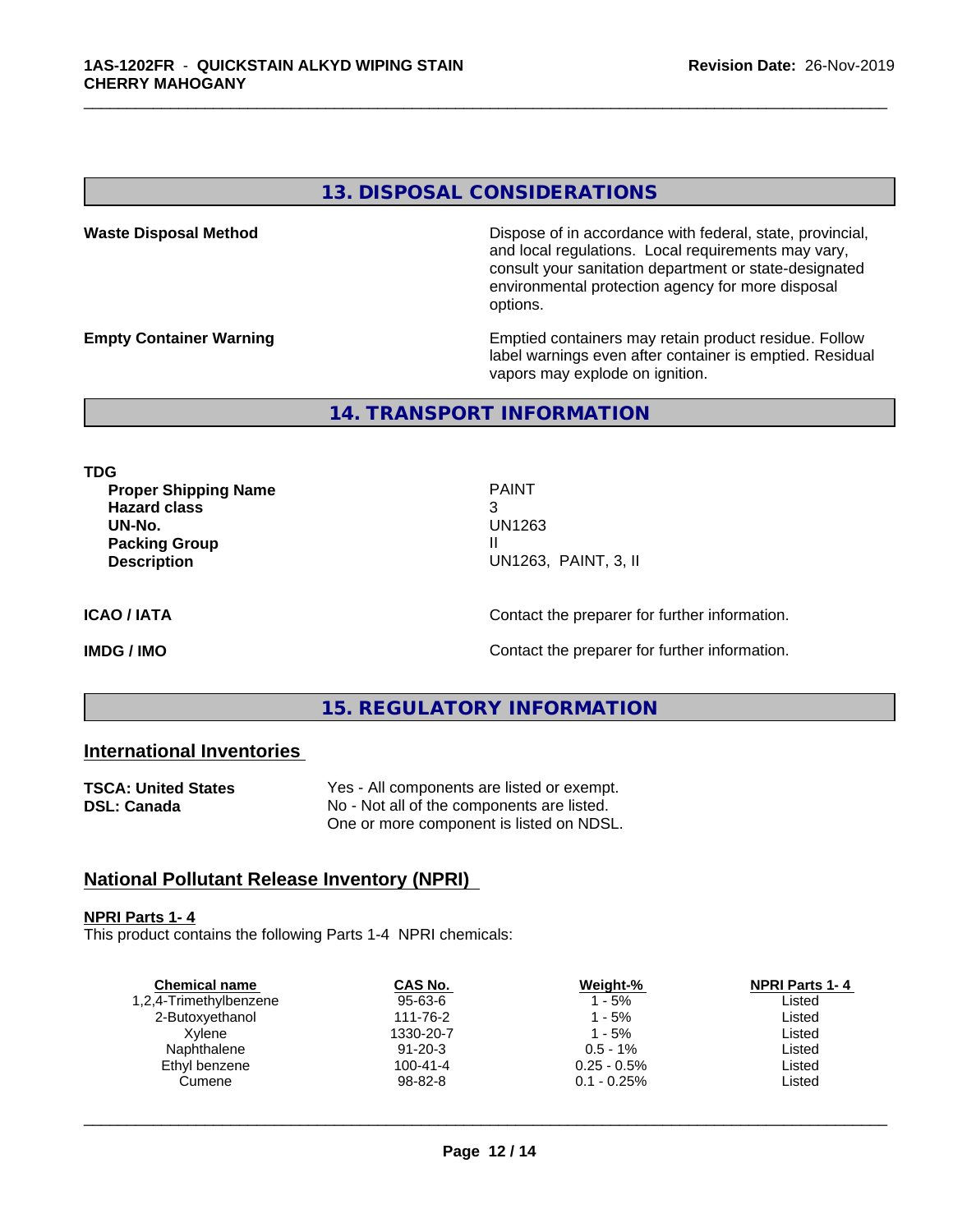#### **NPRI Part 5**

This product contains the following NPRI Part 5 Chemicals:

| <b>Chemical name</b>                 | CAS No.    | Weight-%    | <b>NPRI Part 5</b> |  |
|--------------------------------------|------------|-------------|--------------------|--|
| Distillates, petroleum, hydrotreated | 64742-47-8 | $5 - 10%$   | Listed             |  |
| liaht                                |            |             |                    |  |
| Solvent naphtha, petroleum, light    | 64742-95-6 | $5 - 10%$   | Listed             |  |
| aromatic                             |            |             |                    |  |
| Solvent naphtha (petroleum), heavy   | 64742-94-5 | $5 - 10%$   | Listed             |  |
| aromatic                             |            |             |                    |  |
| n-Butyl acetate                      | 123-86-4   | $1 - 5%$    | Listed             |  |
| Stoddard solvent                     | 8052-41-3  | $1 - 5%$    | Listed             |  |
| 1,2,4-Trimethylbenzene               | 95-63-6    | $1 - 5%$    | Listed             |  |
| 2-Butoxyethanol                      | 111-76-2   | $1 - 5%$    | Listed             |  |
| VM&P naphtha                         | 64742-89-8 | $1 - 5%$    | Listed             |  |
| Xylene                               | 1330-20-7  | $1 - 5%$    | Listed             |  |
| Ethanol                              | 64-17-5    | $0.5 - 1\%$ | Listed             |  |

\_\_\_\_\_\_\_\_\_\_\_\_\_\_\_\_\_\_\_\_\_\_\_\_\_\_\_\_\_\_\_\_\_\_\_\_\_\_\_\_\_\_\_\_\_\_\_\_\_\_\_\_\_\_\_\_\_\_\_\_\_\_\_\_\_\_\_\_\_\_\_\_\_\_\_\_\_\_\_\_\_\_\_\_\_\_\_\_\_\_\_\_\_

# **WHMIS Regulatory Status**

This product has been classified in accordance with the hazard criteria of the Hazardous Products Regulations (HPR) and the SDS contains all the information required by the HPR.

|                                                                                                                                                       |                                                    | <b>16. OTHER INFORMATION</b>                                                                                                                                                                                                       |                      |                                                                                                                                                                                                                                                                                                                                                                                                                                             |
|-------------------------------------------------------------------------------------------------------------------------------------------------------|----------------------------------------------------|------------------------------------------------------------------------------------------------------------------------------------------------------------------------------------------------------------------------------------|----------------------|---------------------------------------------------------------------------------------------------------------------------------------------------------------------------------------------------------------------------------------------------------------------------------------------------------------------------------------------------------------------------------------------------------------------------------------------|
| HMIS -                                                                                                                                                | Health: 2*                                         | <b>Flammability: 3</b>                                                                                                                                                                                                             | <b>Reactivity: 0</b> | PPE: -                                                                                                                                                                                                                                                                                                                                                                                                                                      |
| <b>HMIS Legend</b><br>0 - Minimal Hazard<br>1 - Slight Hazard<br>2 - Moderate Hazard<br>3 - Serious Hazard<br>4 - Severe Hazard<br>* - Chronic Hazard | present under the actual normal conditions of use. | X - Consult your supervisor or S.O.P. for "Special" handling instructions.                                                                                                                                                         |                      | Note: The PPE rating has intentionally been left blank. Choose appropriate PPE that will protect employees from the hazards the material will                                                                                                                                                                                                                                                                                               |
|                                                                                                                                                       |                                                    |                                                                                                                                                                                                                                    |                      | Caution: HMIS® ratings are based on a 0-4 rating scale, with 0 representing minimal hazards or risks, and 4 representing significant hazards or<br>risks. Although HMIS® ratings are not required on MSDSs under 29 CFR 1910.1200, the preparer, has chosen to provide them. HMIS® ratings are<br>to be used only in conjunction with a fully implemented HMIS® program by workers who have received appropriate HMIS® training. HMIS® is a |
|                                                                                                                                                       | and your family by logging onto Health Canada at   | registered trade and service mark of the NPCA. HMIS® materials may be purchased exclusively from J. J. Keller (800) 327-6868.<br>http://www.hc-sc.gc.ca/ewh-semt/contaminants/lead-plomb/asked_questions-questions_posees-eng.php. |                      | WARNING! If you scrape, sand, or remove old paint, you may release lead dust. LEAD IS TOXIC. EXPOSURE TO<br>LEAD DUST CAN CAUSE SERIOUS ILLNESS, SUCH AS BRAIN DAMAGE, ESPECIALLY IN CHILDREN.<br>PREGNANT WOMEN SHOULD ALSO AVOID EXPOSURE. Wear a NIOSH approved respirator to control lead<br>exposure. Clean up carefully with a HEPA vacuum and a wet mop. Before you start, find out how to protect yourself                          |
|                                                                                                                                                       |                                                    |                                                                                                                                                                                                                                    |                      |                                                                                                                                                                                                                                                                                                                                                                                                                                             |

**Prepared By** Product Stewardship Department